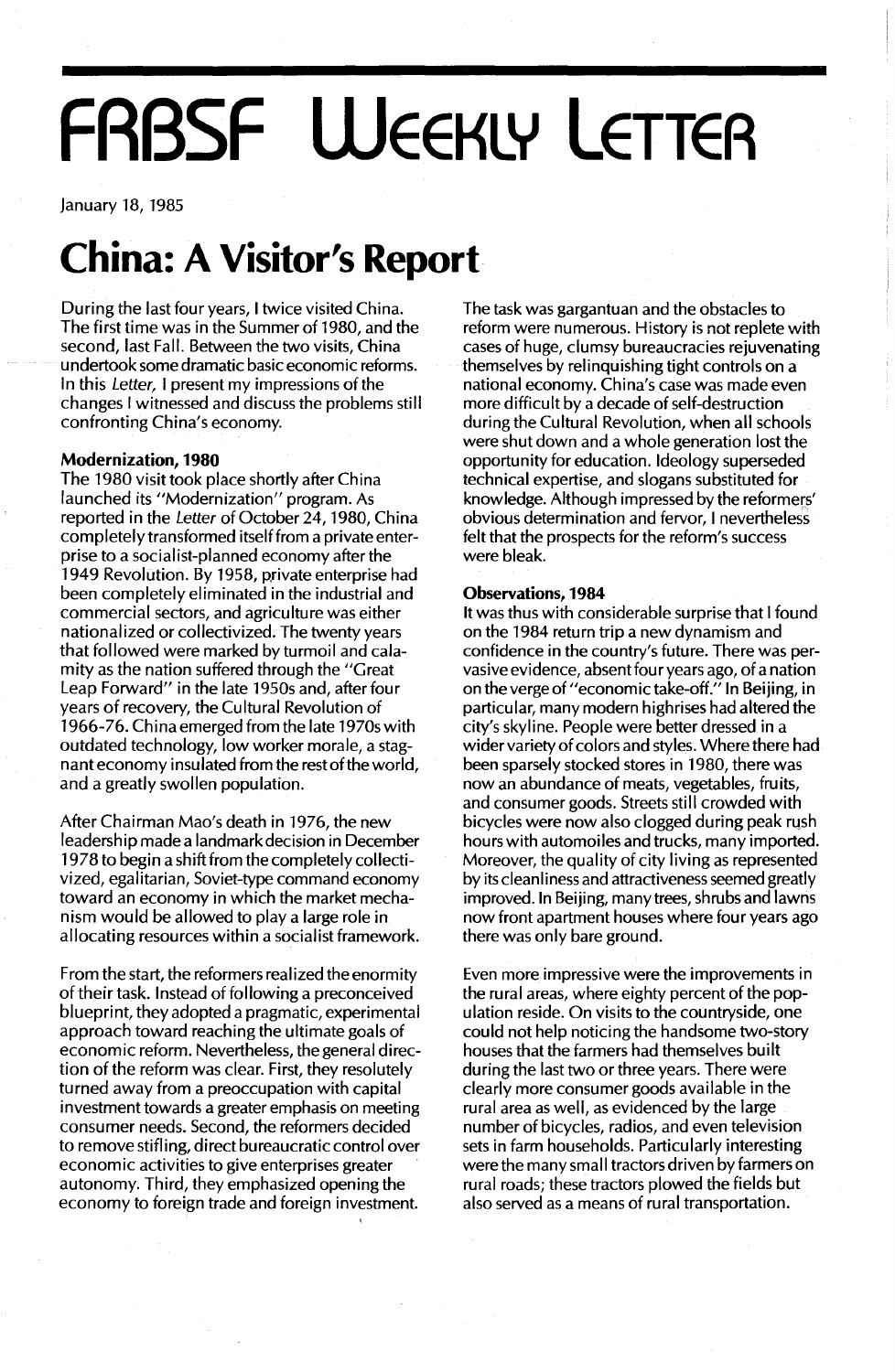## **FRBSF**

Government officials invariably attributed this dramatic improvement in rural living conditions to the recently introduced "household responsibility" policy. This policy distributed land to farmers through long-term leases according to the number of persons in each farm household. In return, a household must turn a fixed amount of produce (set by a negotiated contract between the farmer and the authorities) over to the state, but can keep any surplus for its own consumption or for sale in the open market. In effect, this policy represents a dramatic land reform that has largely reversed the earlier collectivist policy. It has replaced the nationwide agricultural communes and collectives with a land-tenure system similar to sharecropping — except that the farmers are obligated to turn in a fixed amount, rather than a fixed percentage, of their annual produce. The fixed amount provides a great incentive for a farmer to increase production to earn the surplus.

The new land-tenure system plus the high official purchase prices of farm products have combined to fuel a surge of productive effort and creativity in the farm sector. In many regions, the authorities had stopped buying grains from farmers because they had run short of storage space. I was repeatedly told that there are now many "10,000-yuan households," meaning that there were now many households with annual incomes exceeding 10,000 yuan (about \$4,000) in rural areas all over the country. This income compares well to the annual income of about 4,000 yuan for a cabinet minister, 1,000 yuan for a school teacher, and 700 yuan for a factory laborer. These 10,000-yuan households have made their fortunes not only through agriculture but also by raising pigs, chickens and ducks, by stocking fish ponds, and by selling handicrafts.

The authorities are making a showcase of all those who have become wealthy through innovative individual entrepreneurship, although there is evidence that the agricultural reforms had other purposes as well. For example, they also seem aimed at reducing the pressures on urban development. The historical imbalance between farm incomes and those of urban occupations has encouraged a strong trend of migration from farms to cities.

The apparent success of rural economic reform has led Chinese officials to extend the principles of the household responsibility policy to urban industrial and commercial enterprises. In October

1984, the Party's Central Committee adopted a plan intended to subject city enterprises to the discipline of the market, letting them prosper or fail according to their success in meeting market demand. To many, the decision means the start of Phase Two of the "Second Socialist Revolution" launched six years ago.

#### **Remaining challenges**

The 1984 visit left Iittle doubt thatthe great majority of the people, especially those in the countryside, are living much better today than they did a mere four years ago. The removal of rigid controls over economic activities has led to a veritable explosion of creative energy. The subsequent improvement in living conditions and adroit management of resources have been impressive and even startling in view of the short time that has elapsed.

Yet, to applaud the progress is not to say that China's Modernization is no longer fraught with difficult unresolved problems. Perhaps the biggest problem today is reform of the domestic price structure which is seriously out of line with the relative costs of production and world prices. Without a reasonable pricing system, it makes little sense to talk about letting market incentives help direct the allocation of resources. The problem was obvious to Chinese policymakers four years ago, but the price structure remains rigid. Thus far, no major price adjustments have been made although officials are acutely aware of the obvious under-pricing of coal, staple foods, public transportation, and housing. Reportedly, subsidies on these goods and services account for more than one-half of the central government's budget expenditures. Such long inaction testifies to the enormous political risk involved in making basic changes in the price structure.

The problem of a rigid domestic price structure has also exacerbated China's difficulty in formulating a sensible exchange rate policy. Since 1981, China has had what is generally regarded as a dual exchange rate system. Under this system, tourist expenditures, inward remittances, and foreign diplomatic spending have all been conducted at the official rate  $-w$ hich up to about nine months ago, was stable at around 2 yuans per U.S. dollar -while all import and export transactions between the state trading corporations and domestic residents have been at afixed "internal settlement rate" of 2.8 yuans per dollar.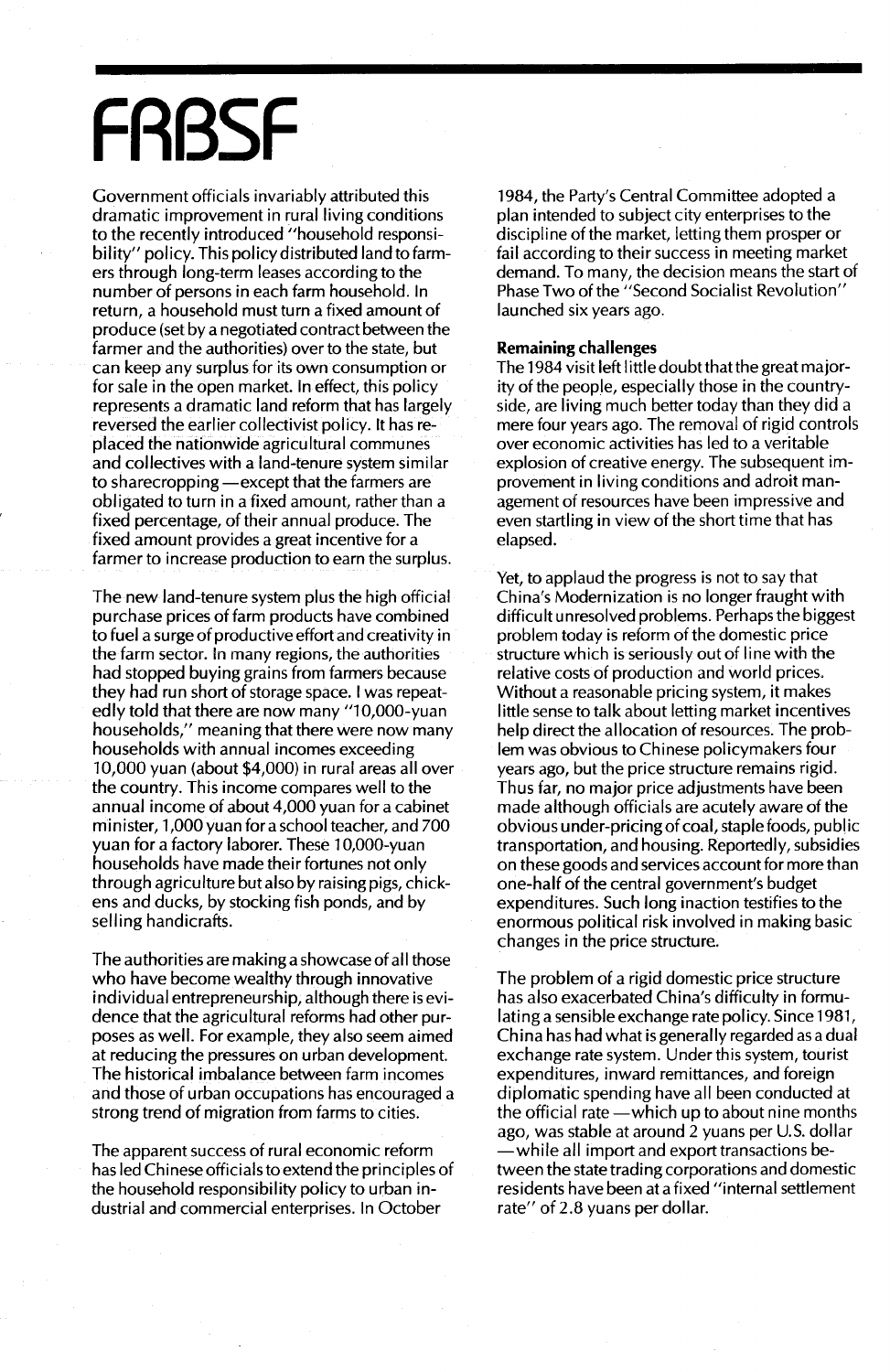This dual exchange rate system has caused much confusion and misunderstanding. U.S. industries, for example, have demanded countervailing duties against textile imports from China, alleging that the differential between the Chinese internal settlement rate and the official rate constitutes an export subsidy. The system also has been responsible for extensive black market activities that have caused the government to lose foreign exchange receipts. Partly in response to these concerns, the authorities have allowed the official exchange rate to float gradually upward during the past nine months; it reached a high of 2.62 yuans during the author's visit.

Another major problem facing China's Modernization program is the country's ponderous bureaucracy. Despite the reforms that have been implemented, the bureaucracy continues to make all major economic decisions and to dominate all large enterprises. Government industrial bureaus have been renamed corporations with new plaques decorating their front doors and former bureau heads are now called presidents. However, with no real system of internal responsibility or external discipline imposed by market competition, the newly formed corporations still operate like the old bureaucracies.

Combined with the effects of unchanged prices, which place essential inputs (such as raw materials, fuel, transportation, and finance) in perpetually short supply, a large part of Chinese entrepreneurship consists of acquiring and using the political clout needed to secure scarce but essential supplies. For instance, because of the acute shortage of transportation equipment, a license to import a truck was said to be worth at least as much as its import price. Without an open bidding system, the import licensing authorities obviously hold a great deal of economic power.

A similar situation exists in the labor market. Because wages too are frozen, managers, techniciansand skilled workers who are highly valued in their places of employment are rarely granted the permission to leave in search of higher wages. The reduced labor mobility limits productivity. In short, bureaucracy continues to hold sway over a large part of China's economic life despite the progress wrought by very significant economic reforms.

#### Conclusion

No visitor to China today can help but be impressed by the prevailing spirit of enterprise and confidence. Surprisingly large progress has been made in living conditions in the last four years. While the progress has bolstered hope for continued improvements, there is reason to believe that serious obstacles still lie ahead. Basically, the reformers have yetto decide on the extent to which they wi II yield direct administrative control to the workings ofthe market system. In other words, they have yet to settle on an appropriate mix of market principles within a socialist economy.

The Chinese economic reform is undoubtedly the world's largest controlled economic experiment of this century, involving one-quarter of the human race. It is like turning a gigantic ship around, with one biIIion passengers aboard, in largely uncharted waters. The world holds its breath in watching the maneuver. Although the direction of reform has been spelled out in the October 1984 declaration of the Party's Central Committee, the true test still  $lies ahead - in its implementation.$ 

#### Hang-Sheng Cheng

Opinions expressed in this newsletter do not necessarily reflect the views of the management of the Federal Reserve Bank of San Francisco, or of the Board of Governors of the Federal Reserve System.

Editorial comments may be addressed to the editor (Gregory Tong) orto the author .... Free copies of Federal Reserve publications can be obtained from the Public Information Department, Federal Reserve Bank of San Francisco, P.O. Box 7702, San Francisco 94120. Phone (415) 974-2246.